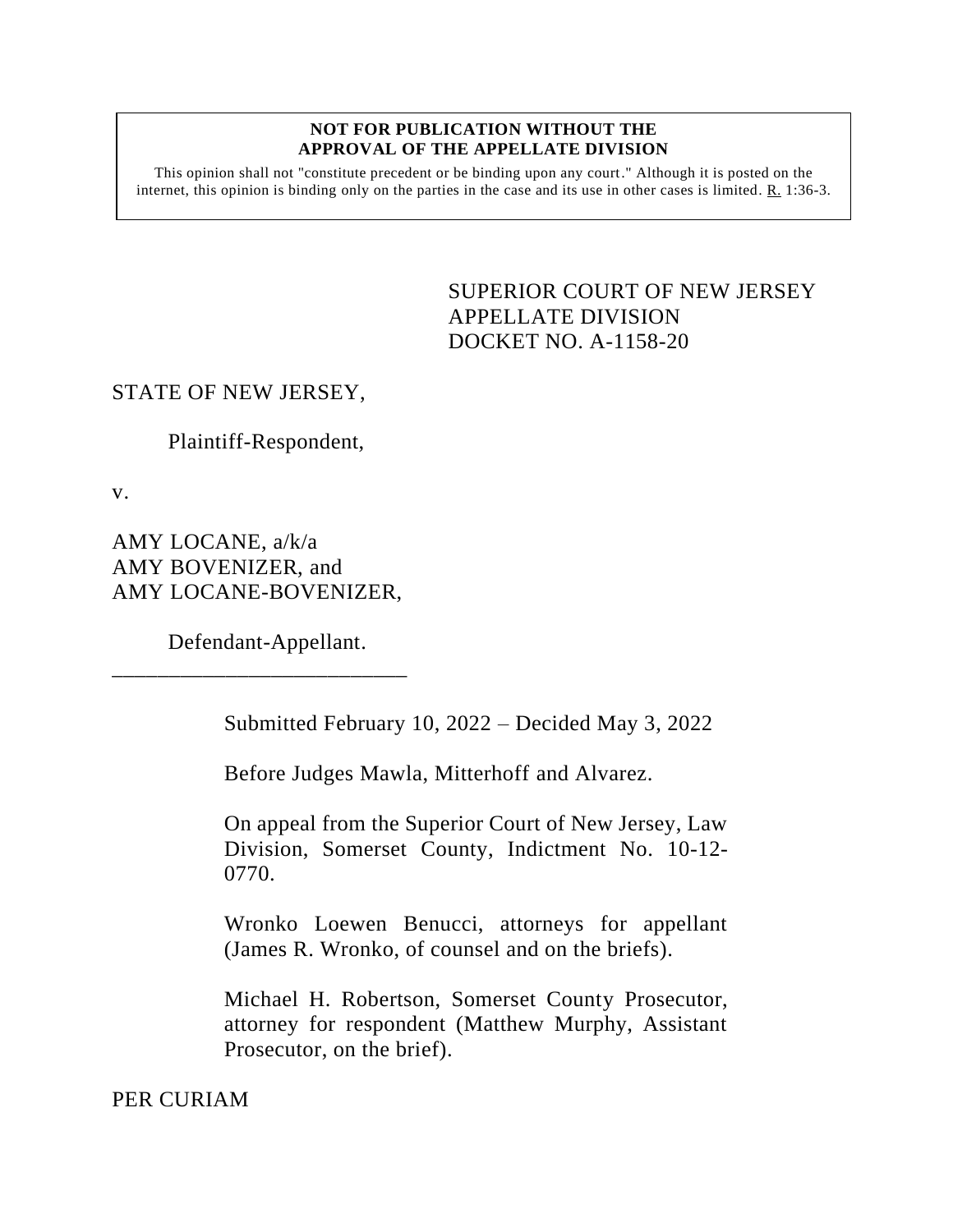On September 17, 2020, a Law Division judge resentenced defendant Amy Locane for the fourth time after a jury convicted her of the lesser-included offense of vehicular homicide, N.J.S.A. 2C:11-5(a), and third-degree assault by auto, N.J.S.A.  $2C:12-1(c)(2)$ <sup>1</sup>. The judge imposed eight years subject to the No Early Release Act (NERA), N.J.S.A. 2C:43-7.2, on the vehicular homicide conviction, and a concurrent eighteen-month sentence on the assault by auto offense. The underlying incident occurred on June 27, 2010. The procedural history and facts are set forth in the following: State v. Locane, No. A-2728-12 (App. Div. July 22, 2016); State v. Locane (Locane II), 454 N.J. Super. 98 (App. Div.) certif. denied, 235 N.J. 448, 457 (2018); State v. Locane, No. A-2828-18 (App. Div. July 22, 2020), certif. denied, 244 N.J. 345 (2020). Defendant appeals, and we affirm.

After the 2020 resentence, defendant moved to set it aside, arguing that her attorney's firm had recently represented the judge's niece in an unrelated motor vehicle case. Defendant unsuccessfully argued that the judge's involvement had the appearance of impropriety. The appeal is also from that decision.

<sup>&</sup>lt;sup>1</sup> During her second resentence, the judge lowered the degree of the offense to fourth degree.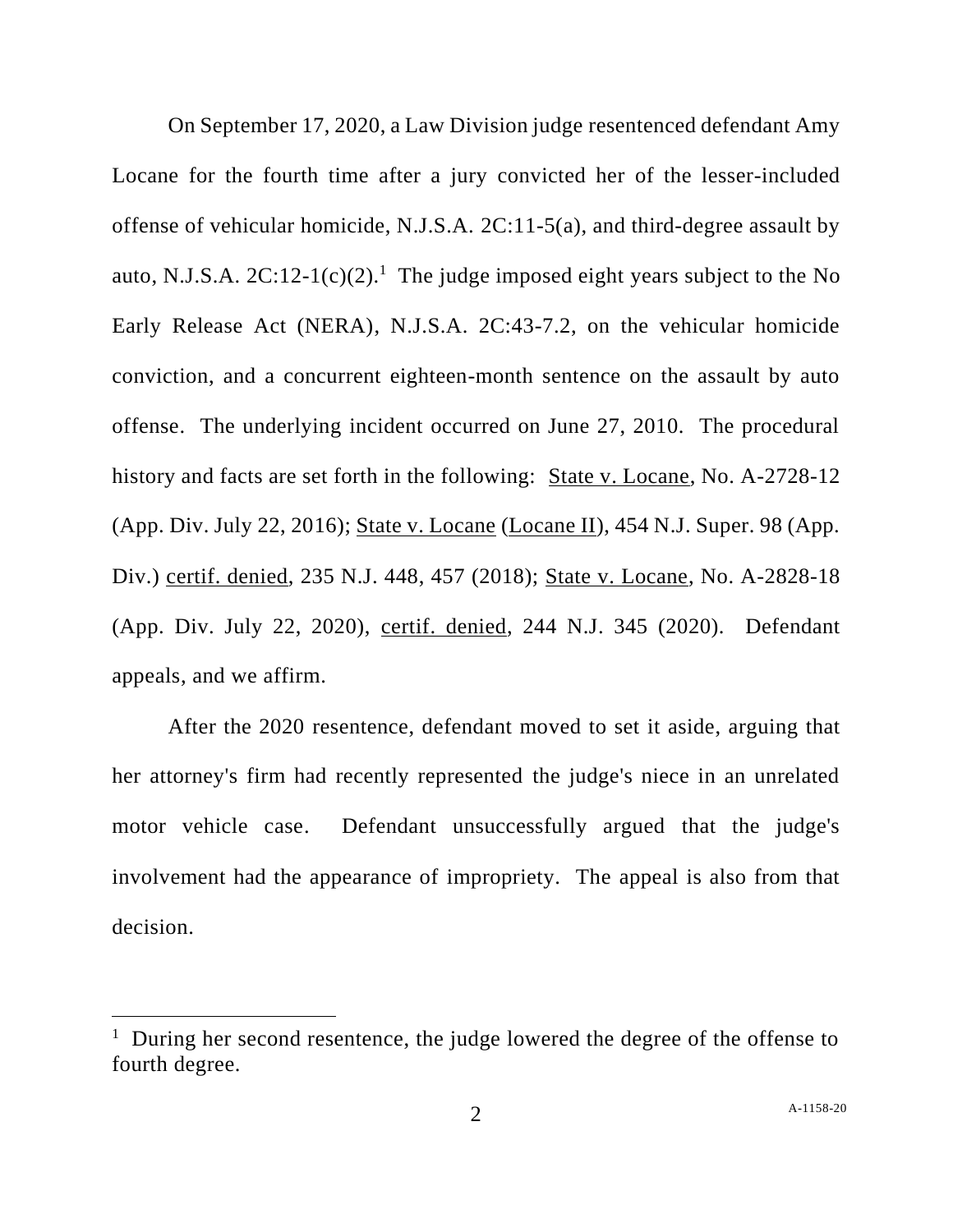During the 2020 sentencing hearing, defendant presented numerous letters attesting to her years of sobriety. She also claimed reincarceration would harm her children physically and emotionally, and that her own health would suffer because she had recently developed microscopic colitis.

During the sentencing hearing, Judge Angela Borkowski observed that the most important sentencing consideration is the severity of the crime. She found aggravating factors one, N.J.S.A.  $2C:44-1(a)(1)$ , the nature and circumstances of the offense; two, N.J.S.A.  $2C:44-1(a)(2)$ , the gravity and seriousness of the harm to the victim, including whether defendant knew or should have known that the victim was particularly vulnerable for any reason; three, N.J.S.A. 2C:44-  $1(a)(3)$ , the risk of reoffense; and nine, N.J.S.A.  $2C:44-1(a)(9)$ , the need for deterrence. She also found mitigating factors seven, N.J.S.A. 2C:44-1(b)(7), defendant's lack of criminal history; and eleven, N.J.S.A. 2C:44-1(b)(11), the hardship her imprisonment will inflict on her children.

Before weighing specific factors, Judge Borkowski noted defendant's brief urged the judge to find mitigating factor two (defendant did not contemplate that her conduct would harm others), N.J.S.A.  $2C:44-1(b)(2)$ , because she had believed her husband would drive her home from the party and thus had not contemplated that her drinking would harm anyone. The judge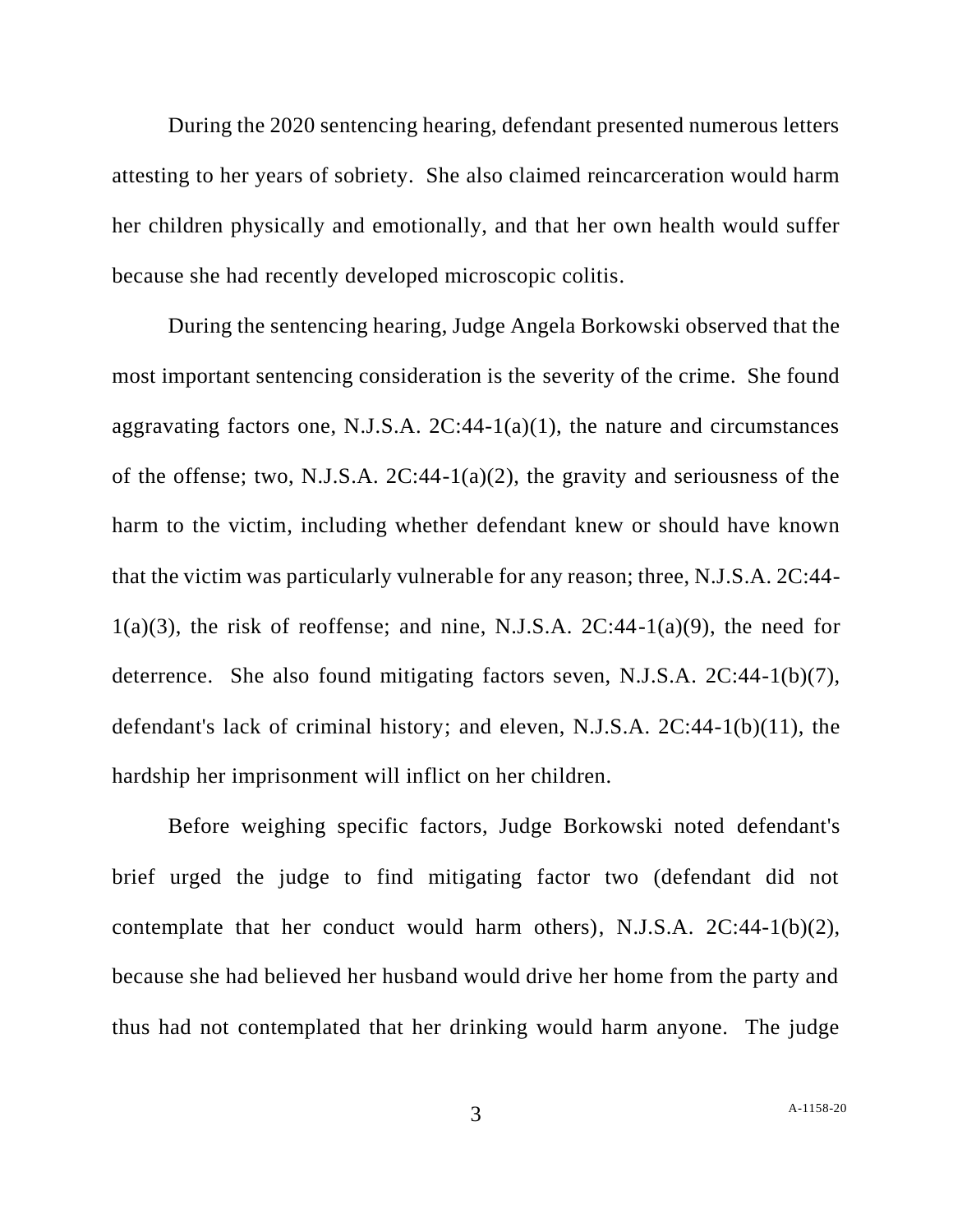found this argument unworthy of consideration, explaining that defendant was "fully aware that [she was] drinking to the point that [she] should not have driven [but] made that decision anyway." The judge continued: "No one else is to blame for what happened that night to the [victims] but you. Until you recognize that you alone by your actions, beginning with the decision to drive after drinking, are responsible, you are at risk to commit another offense."

Judge Borkowski emphasized that defendant not only chose to drive while very intoxicated, but continued her dangerous driving even after rear-ending another car. That driver and other witnesses pleaded with defendant to stop driving; she ignored those pleas. She sped off, passed cars in a no-pass zone, knocked down a mailbox, ran a red light, and tailgated another driver—all after the first accident and before crashing into Fred and Helene Seeman's car.

Judge Borkowski observed that defendant continued to blame another driver for tailgating her, and Fred Seeman for turning too slowly into his driveway: "you fail[] to recognize that if you had not gotten behind the wheel . . . the incident would never have happened." Indeed, defendant's "getting behind the wheel . . . after consuming [so] much alcohol . . . was almost certain to cause harm to another." As a result, defendant's reckless conduct exceeded "that which would form the basis of the [reckless] element of the offense."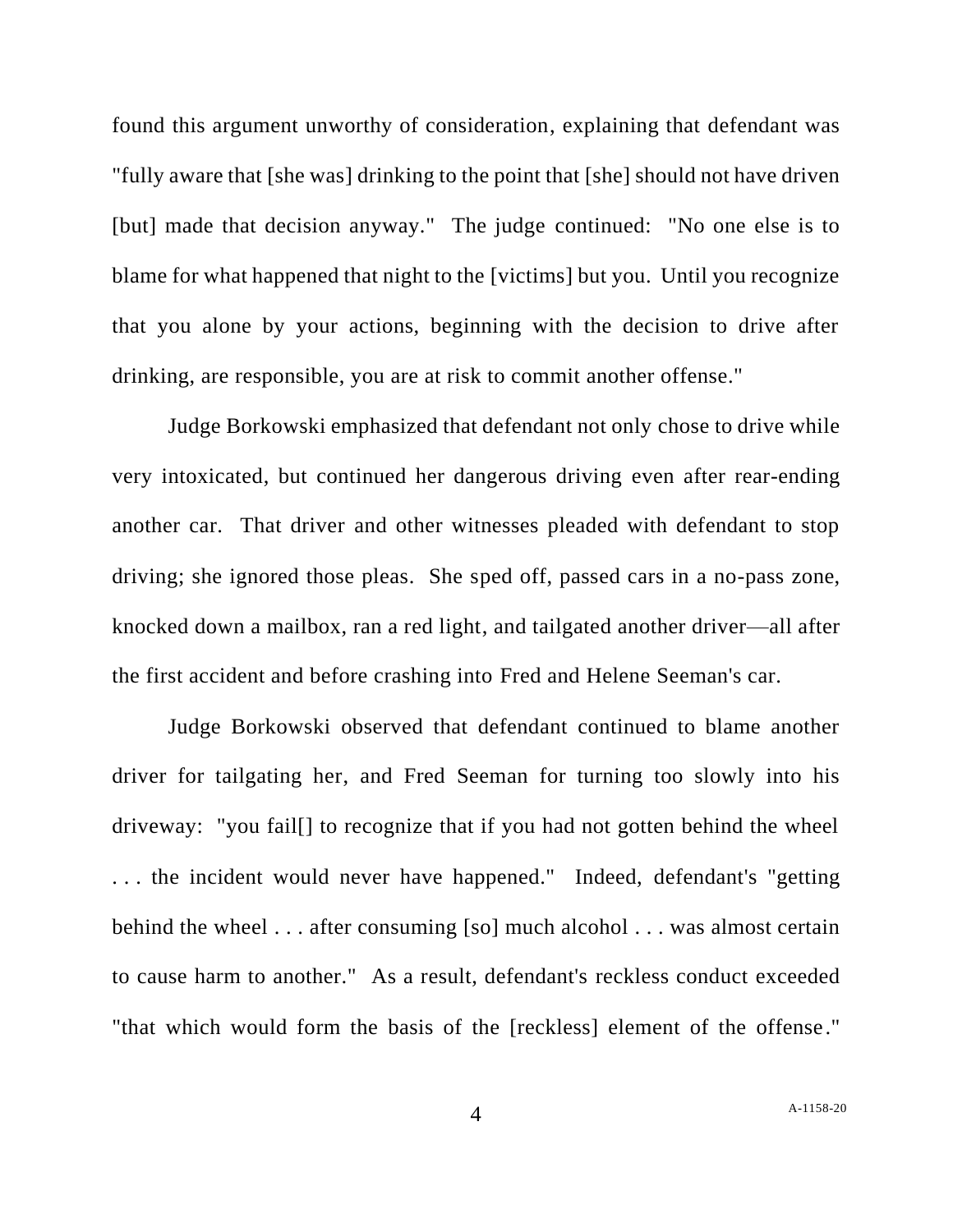Further, her "excessive" drinking caused an "extremely reckless endangering [of] others[.]" Therefore, the facts supported aggravating factor one, which the judge afforded "great weight."

Judge Borkowski found aggravating factor two applied to the assault by auto conviction because the harm Fred suffered "was so much greater than [] necessary to satisfy the elements of the offense." The judge weighed this factor "heavily." She recognized that defendant had fully served the sentence for that conviction, but engaged in the analysis anyway for the sake of completion.

The judge attributed "some weight" to aggravating factor three, acknowledging defendant's rehabilitative efforts and lack of "significant prior record[,]" while noting that defendant continued to blame others for the crime. The judge further observed that defendant's conditional discharge for marijuana possession occurred nine years before this crime, but had not deterred defendant from driving drunk. Moreover, according to the presentence report, defendant increased her drinking after a difficult pregnancy, potentially demonstrating a dependence on substances when dealing with difficult times. Defendant's extreme level of intoxication "bespeak[s] of an individual who had been ingesting at that level for some time."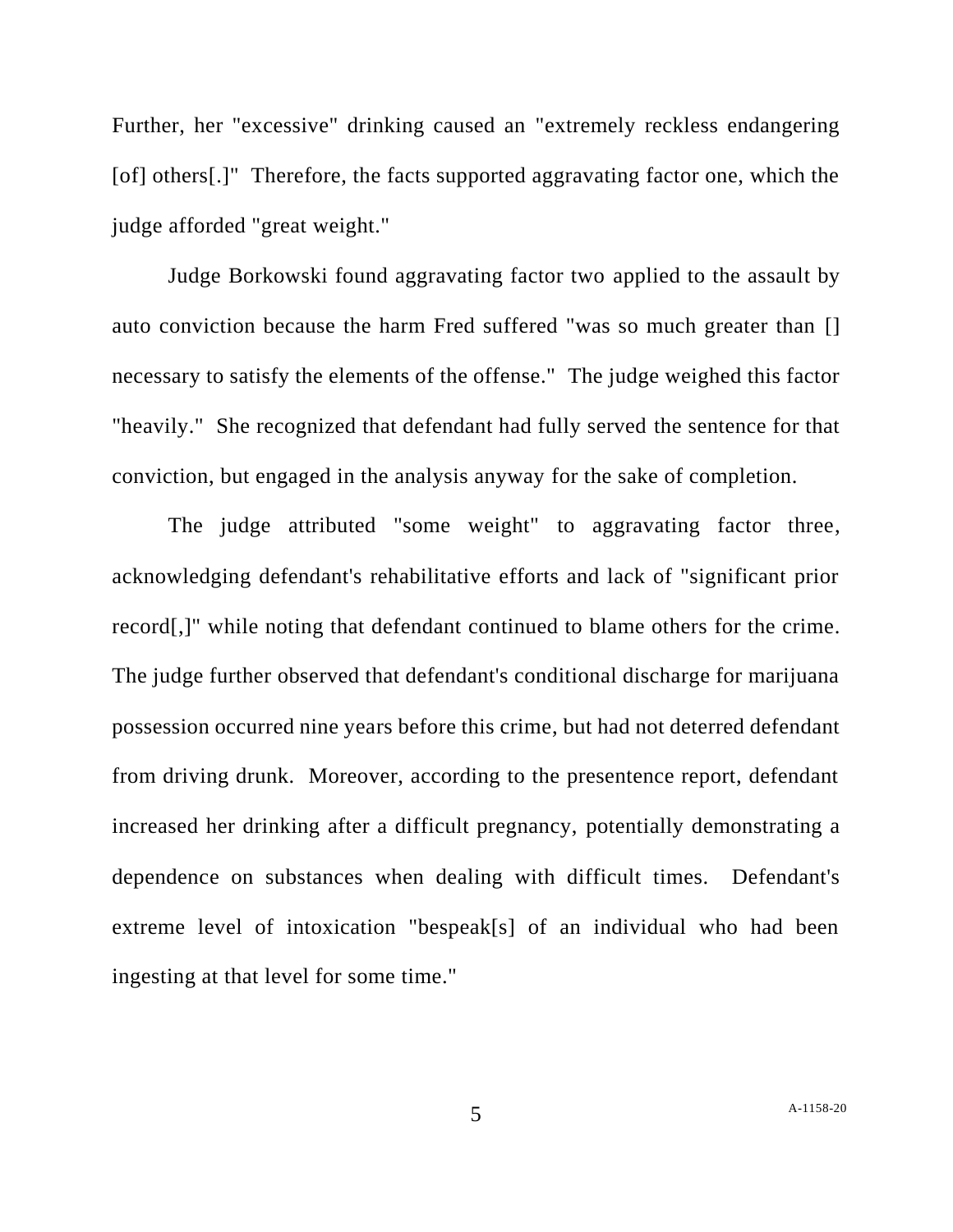The foregoing facts also supported a need to deter both defendant and others from driving drunk. Judge Borkowski therefore afforded factor nine "great weight."

The judge found mitigating factor seven but gave it "no great weight." Defendant had been offense-free since 2010 but had been "under the scrutiny of the legal system" the entire time.

The judge declined to apply mitigating factors eight, N.J.S.A. 2C:44- 1(b)(8), (defendant's conduct was the result of circumstances unlikely to recur) and nine, N.J.S.A. 2C:44-1(b)(9), (defendant's character and attitude indicate she is unlikely to reoffend), noting that we had already explained in a prior appeal why the record supported neither factor. Additionally, defendant's continued efforts to blame others without accepting full responsibility for her conduct supported the finding that aggravating factor three excluded mitigating factors eight and nine.

Judge Borkowski found mitigating factor eleven (hardship to defendant and dependents). She noted, however, that defendant's children may suffer less than other children with incarcerated parents because defendant's children have a strong support system, including family and various professionals. With respect to defendant's medical hardship, the judge observed that medical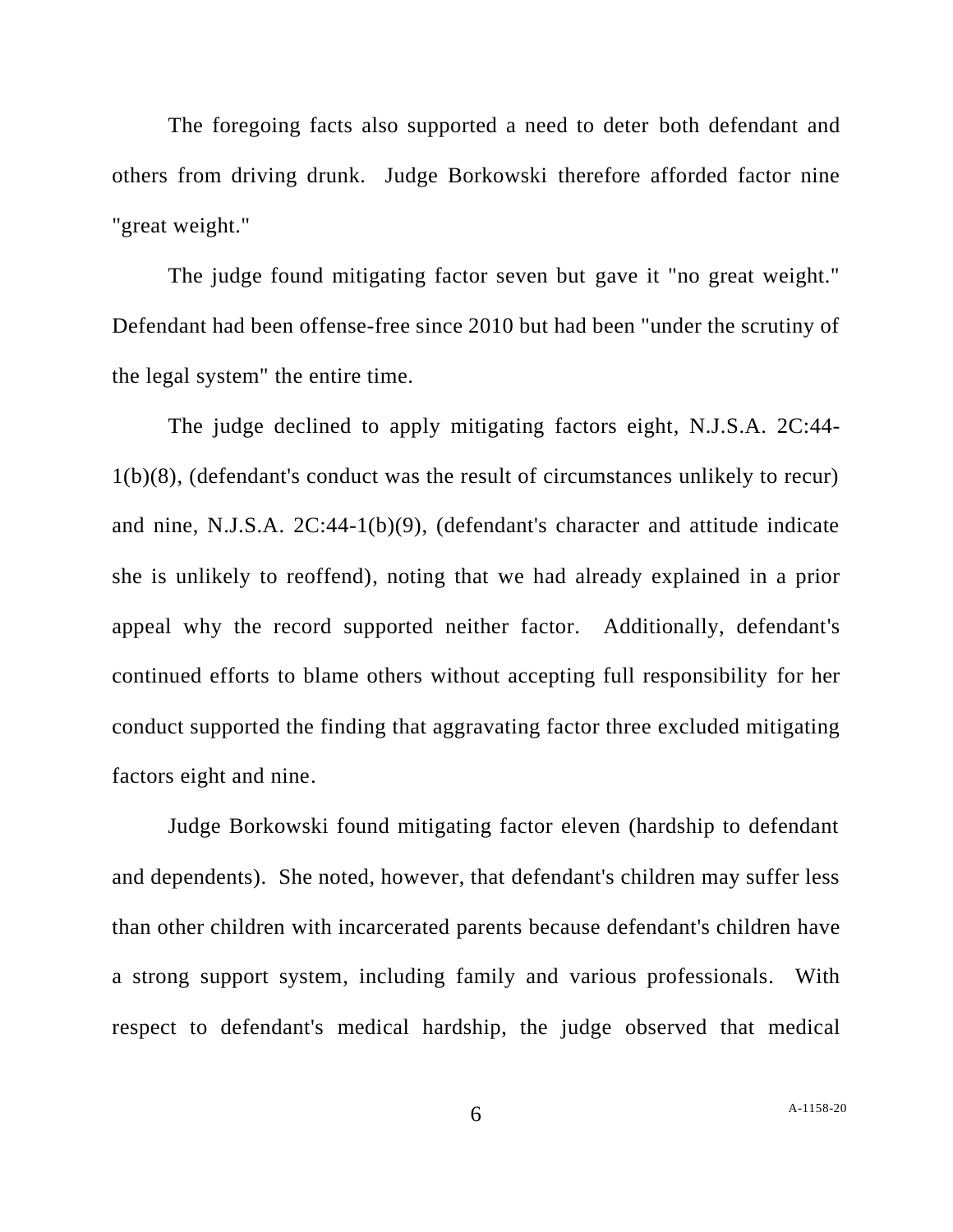treatment is available at correctional facilities. Therefore, she gave factor eleven slight weight.

On balance, Judge Borkowski found that the aggravating factors substantially outweighed the mitigating factors. For this reason, she said "a period of incarceration above the presumptive term is warranted . . . ."

On appeal, defendant now claims:

### POINT I

THE TRIAL COURT ERRED BY DENYING [DEFENDANT'S] MOTION TO VACATE THE SENTENCING AS THE TRIAL [JUDGE] SHOULD HAVE RECUSED HERSELF ON HER OWN MOTION.

## POINT II

THE TRIAL COURT ERRED BY USING A PRESUMPTIVE SENTENCE ANALYSIS CONTRARY TO <u>STATE V. NATALE</u>.<sup>[2]</sup>

# POINT III

[DEFENDANT'S] SENTENCE WAS MANIFESTLY EXCESSIVE, BECAUSE THE TRIAL COURT ERRED IN ITS FINDING AND WEIGHING OF AGGRAVATING AND MITIGATING FACTORS AND DID NOT PROPERLY CONSIDER [DEFENDANT'S] STELLAR REHABILITATION FOLLOWING THE 2010 ACCIDENT AND THE IMPOSITION OF THE FIRST SENTENCE IN 2013.

<sup>&</sup>lt;sup>2</sup> 184 N.J. 458 (2005).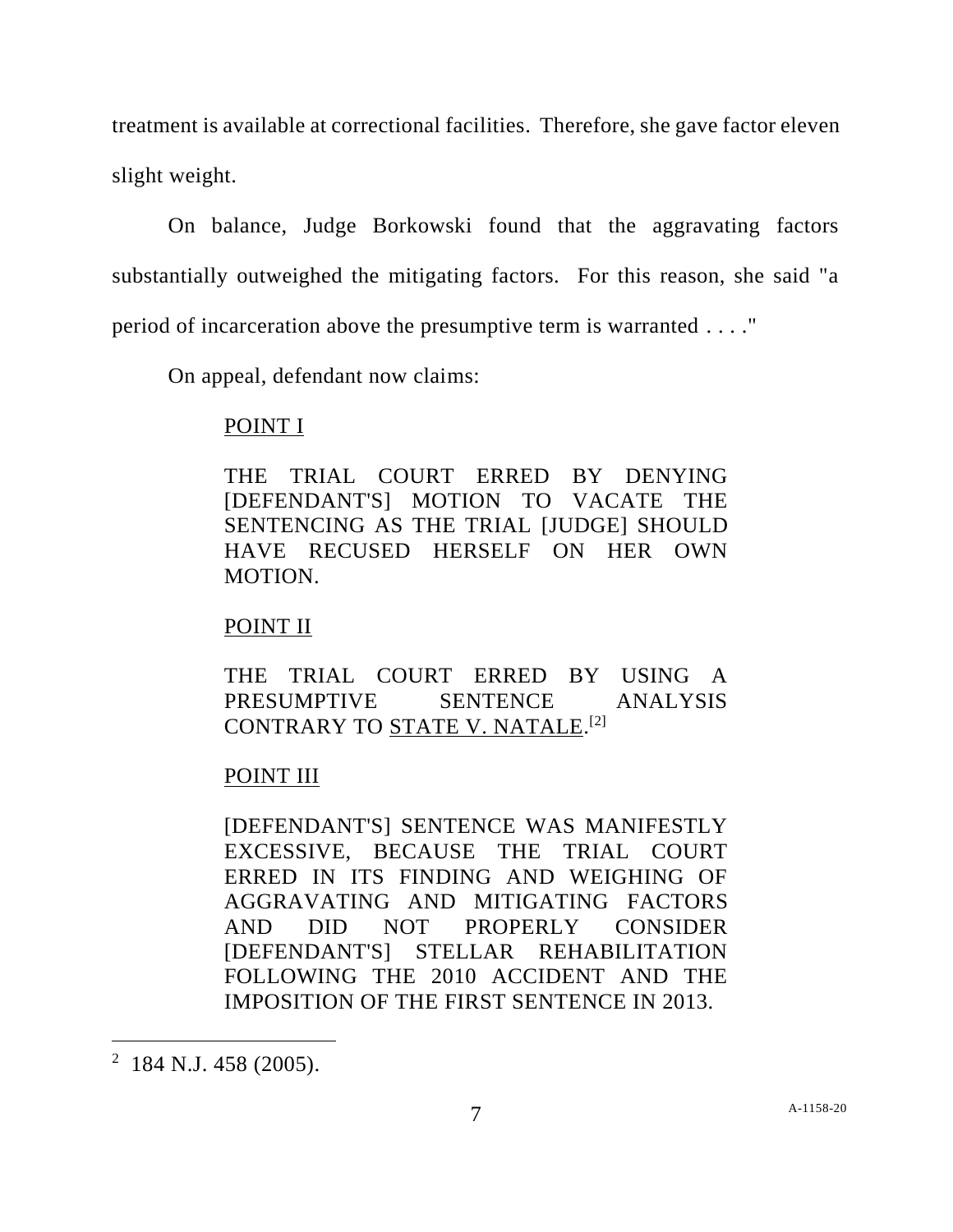- A. General Sentencing Law and The Law Governing Re-Sentencing.
- B. The Trial Court Did Not Properly Find and Weigh Aggravating and Mitigating [Factors] In Imposing Sentence.
- C. The Trial Court Unlawfully Failed to Properly Consider [Defendant's] Character and Rehabilitation De Novo at The Time of Re-Sentencing.
- D. Consideration of Illegal Aggravating Factor.

### POINT IV

# THE TRIAL COURT ERRED BY RE-SENTENCING DEFENDANT ON COUNT TWO, AND THE SENTENCE MUST BE VACATED BY THIS COURT.

We address defendant's claims on the merits despite her arguably late filing of this appeal. Although the State did not file a cross-motion for dismissal, it contends the appeal should be dismissed because defendant's motion to vacate the sentence based on the purported appearance of impropriety did not toll the forty-five-day time limit for the filing of an appeal set forth in Rule 2:4-1(a)(2). Although technically correct, by seeking to vacate the sentence and be sentenced by another judge for a fifth time, defendant was essentially requesting a rehearing. See R. 2:4-3(c) (providing that the period for filing an appeal shall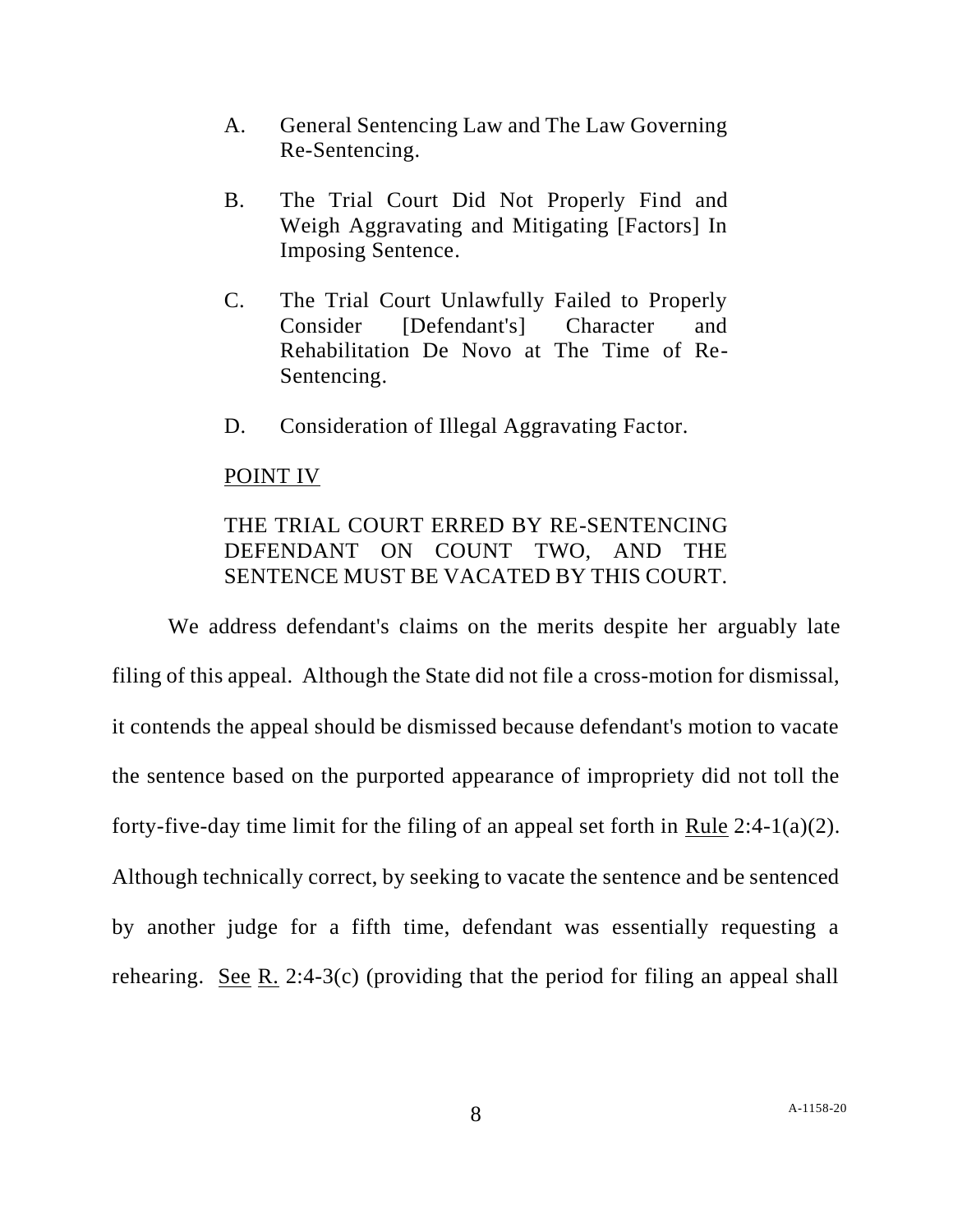be tolled by the timely filing of a post-verdict motion for a rehearing). Upon the denial of her application, she promptly filed a notice of appeal.

I.

Our sentencing laws are premised on three principles: (1) sentences should be based on "structured discretion designed to foster less arbitrary and more equal sentences"; (2) punishment should fit the crime, not the criminal; and (3) sentences should be subject to meaningful appellate review to promote uniformity. State v. Roth, 95 N.J. 334, 345-49, 361 (1984).

A sentencing court has discretion to set a term within the range for the crime based on a qualitative weighing of the statutory aggravating and mitigating factors. State v. Case, 220 N.J. 49, 65 (2014); State v. Sainz, 107 N.J. 283, 288 (1987). Those factors account for the defendant's personal characteristics and the circumstances of the crime, thus ensuring an individualized assessment while maintaining uniformity and predictability in sentencing. Case, 220 N.J. at 63. The process preserves "the Legislature's intention to focus on the degree of the crime itself as opposed to other factors personal to the defendant." State v. Hodge, 95 N.J. 369, 377 (1984). Accord State v. Jaffe, 220 N.J. 114, 116 (2014); Sainz, 107 N.J. at 288.

9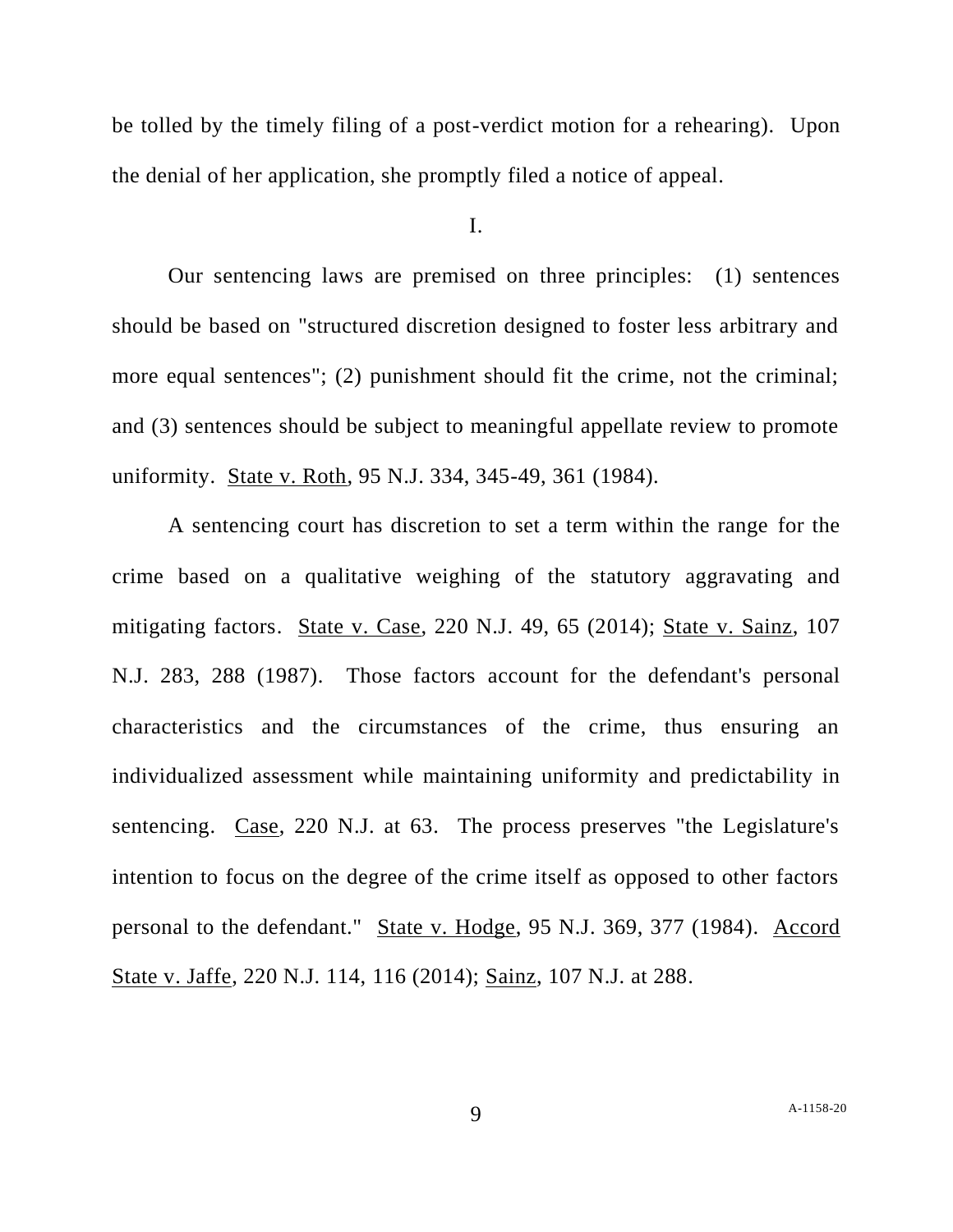The Code instructs that the sentencing court "shall" consider the aggravating factors listed in N.J.S.A. 2C:44-1(a) and "may" consider the mitigating factors listed in N.J.S.A. 2C:44-1(b). "The factors are not interchangeable on a one-to-one basis. The proper weight to be given to each is a function of its gravity in relation to the severity of the offense." Roth, 95 N.J. at 368. A court may not disregard a factor amply supported by the record, but retains discretion in determining how to weigh the factor. State v. Dalziel, 182 N.J. 494, 504-05 (2005).

In considering the factors, "a defendant should be assessed as he stands before the court on the day of sentencing[.]" Jaffe, 220 N.J. at 116. In the context of a remand, unless a reviewing court has specifically limited the resentencing procedure, the sentencing court must consider the defendant's postoffense and post-sentence conduct. State v. Randolph, 210 N.J. 330, 354 (2012) (explaining that the reviewing court may limit the resentencing proceeding and direct "the judge to view the particular sentencing issue from the vantage point of the original sentencing"). "The State, likewise, is not limited in its presentation. The only restriction placed on both parties is that the evidence presented be competent and relevant." Case, 220 N.J. at 70. We affirm a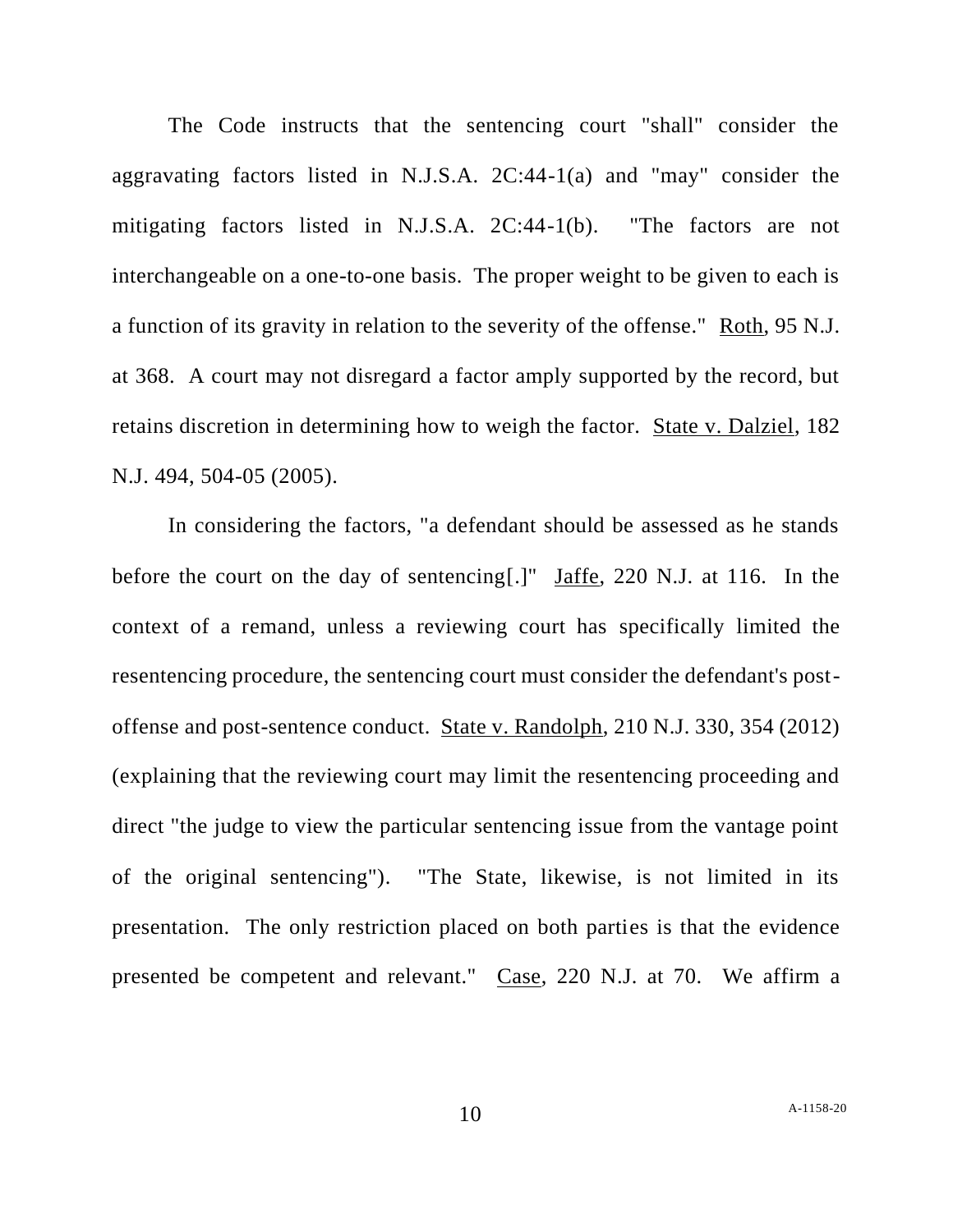sentencing court's findings on the factors where supported by credible evidence

in the record. State v. Kromphold, 162 N.J. 345, 355 (2000).

The Supreme Court eliminated presumptive terms years ago because a jury verdict authorizes any term within the range for the degree of a crime. Natale, 184 N.J. at 487. The Court explained:

> Although judges will continue to balance the aggravating and mitigating factors, they will no longer be required to do so from the fixed point of a statutory presumptive. We suspect that many, if not most, judges will pick the middle of the sentencing range as a logical starting point for the balancing process and decide that if the aggravating and mitigating factors are in equipoise, the midpoint will be an appropriate sentence . . . . Although no inflexible rule applies, reason suggests that when the mitigating factors preponderate, sentences will tend toward the lower end of the range, and when the aggravating factors preponderate, sentences will tend toward the higher end of the range.

[Id. at 488.]

### II.

On appeal, defendant contends that Judge Borkowski applied the unconstitutional presumptive term analysis to "ratchet up" the sentence above the presumptive term. The claim is not supported by the record.

The judge merely used the phrase "presumptive term" instead of "middle of the range" when explaining that a sentence above the mid-range was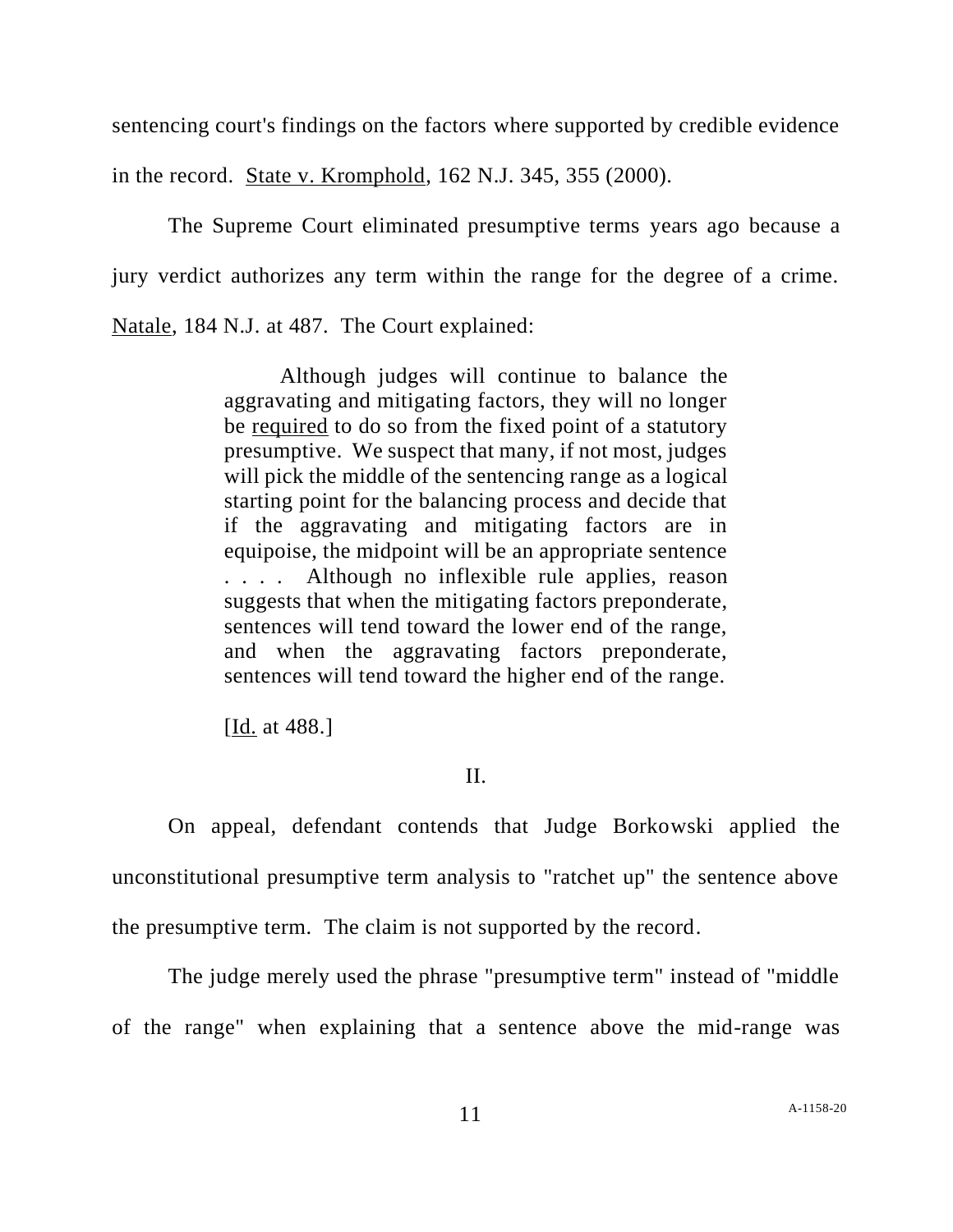warranted because the aggravating factors substantially preponderated over the mitigating. The middle of the range is a logical starting point, but naturally the sentence increases when the aggravating factors preponderate. See ibid. The judge's analysis comported with the principles of Natale.

#### III.

Defendant also contends the judge's analysis of aggravating and mitigating factors did not credit her "stellar rehabilitation" over the past ten years. She argues that the judge ignored the fact she is "an entirely different person than the person who committed the vehicular homicide . . . ."

More specifically, defendant challenges the judge's finding of aggravating factor one. While admitting that she became intoxicated, she denies any intent to harm others and suggests the driver who tailgated her contributed to the accident. She also shifts blame by claiming the accident occurred in her lane of travel. Compared to other drunk drivers convicted of vehicular homicide, she argues her behavior was "clearly less egregious[.]" This blame-shifting began at trial and has persisted throughout defendant's appeals.

Defendant goes on to characterize aggravating factor two as applicable only to the vehicular assault conviction. Further, she challenges factor three in light of her rehabilitation and decade of sobriety. She argues she lacks a criminal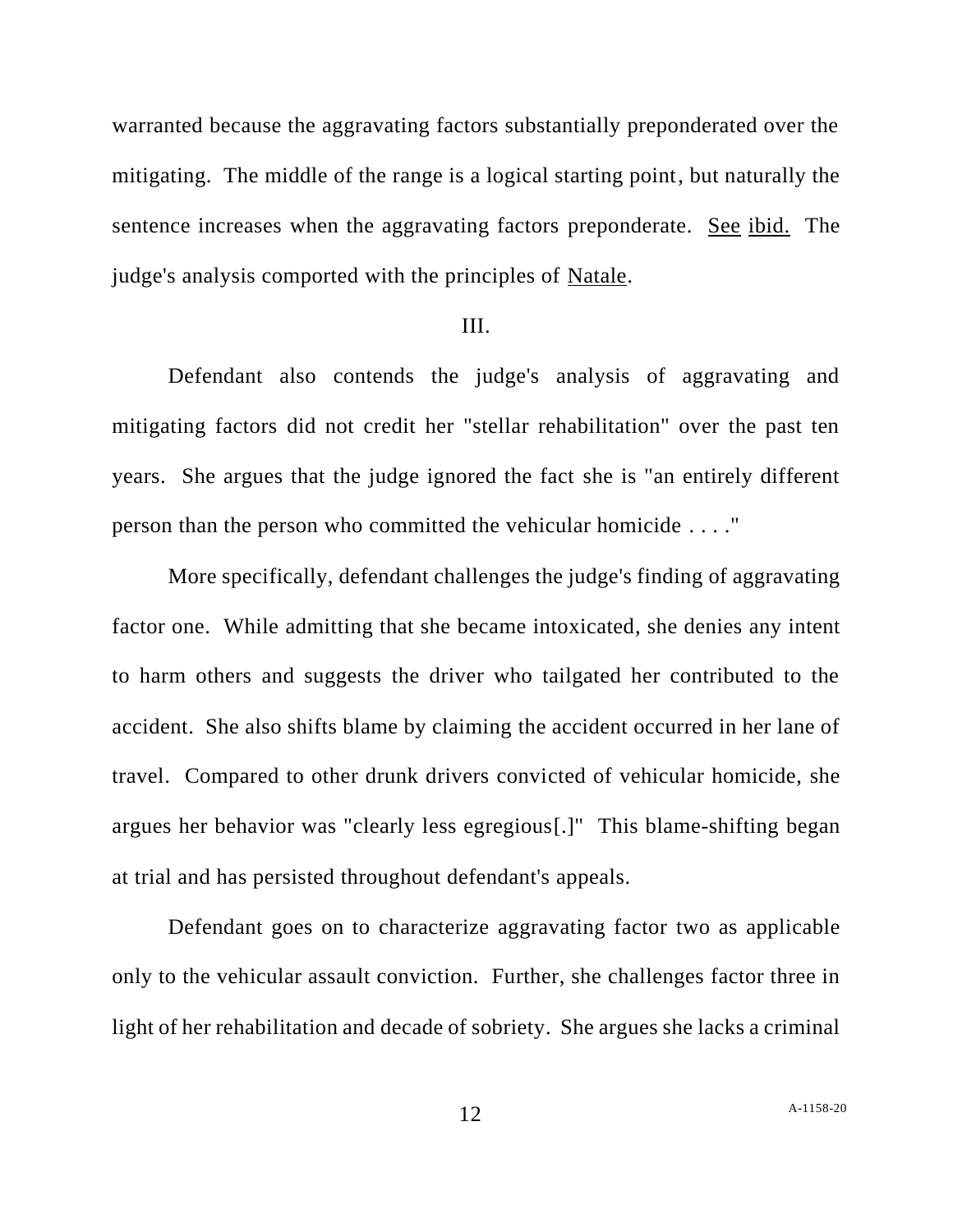history—despite her 2001 conditional discharge for marijuana possession—and points out that possession of marijuana is now legal in New Jersey.

Defendant believes aggravating factor nine, N.J.S.A. 2C:44-1(a)(9), did not apply, or alternatively, should have been given slight weight because her rehabilitation negates the need for deterrence, and suggests the judge's reliance on the nature of the crime amounts to double-counting. She argues that the judge should have found mitigating factor six, N.J.S.A. 2C:44-1(b)(6), (defendant will participate in community service) based on her volunteer work prior to this sentencing. Defendant further claims that the judge did not accord sufficient weight to mitigating factors seven and eleven, N.J.S.A. 2C:44-1(b)(7) and (11).

The judge found aggravating factor one based on the extent of defendant's drunkenness and her repeated disregard for the safety of others during the driving episode that resulted in the homicide. On appeal, defendant urges us to view factor one based only on the circumstances that existed at the moment she crashed into the Seemans' car. The law does not require, or support, such a narrow view. See Locane II, 454 N.J. Super. at 123-24. Conduct going beyond what is necessary to satisfy the elements of the offense may be considered in relation to aggravating factor one. Ibid.; accord State v. O'Donnell, 117 N.J. 210, 217-18 (1989) (finding aggravating factor one applied in a manslaughter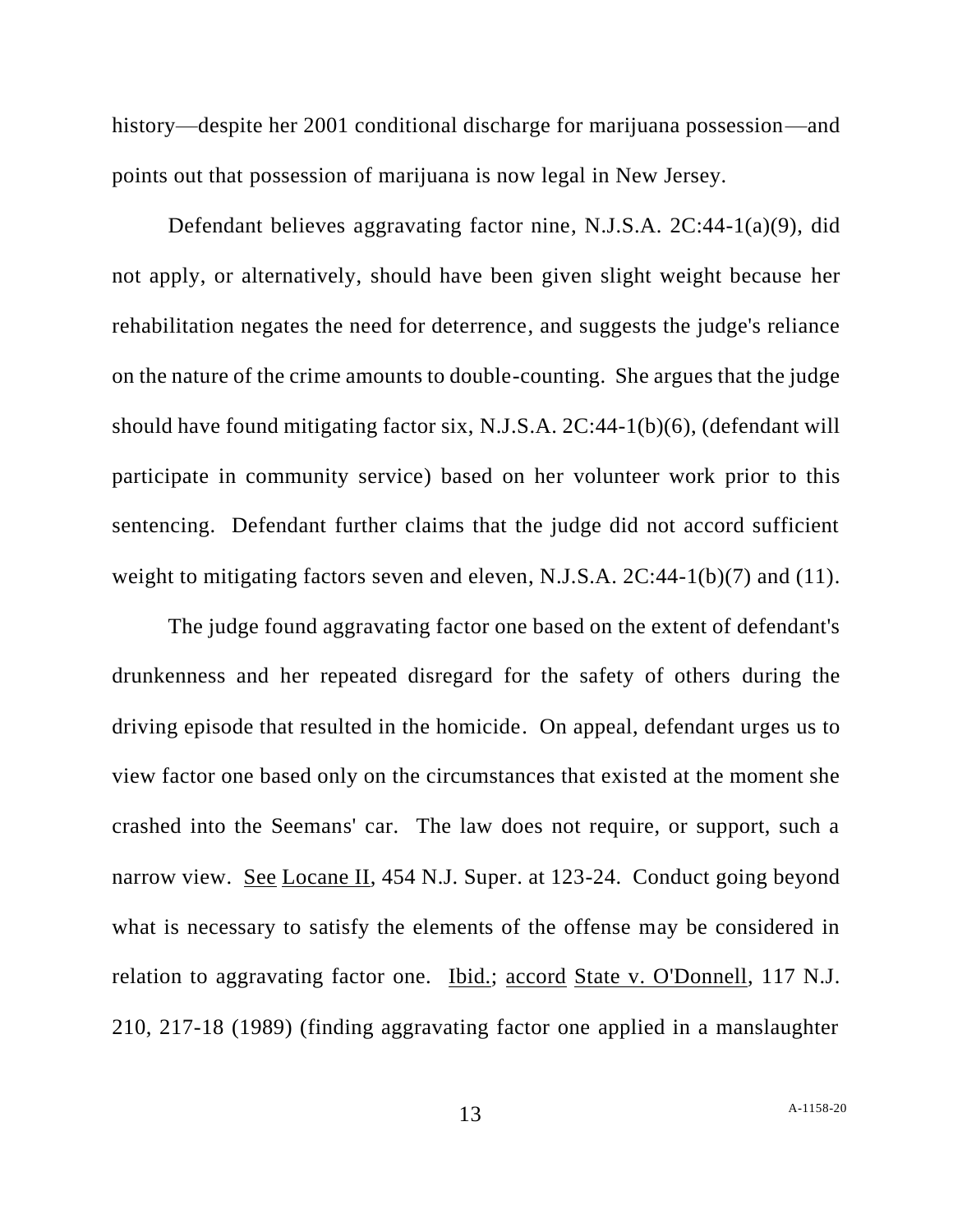case where the defendant intentionally inflicted pain and suffering in addition to causing death); State v. Soto, 340 N.J. Super. 47, 71-72 (App. Div. 2001) (finding that factor one applied in an aggravated manslaughter and felony murder case where the defendant brutally and viciously attacked the victim); State v. Henry, 418 N.J. Super. 481, 485, 492-93 (Law Div. 2010) (finding factor one in a drunk driving case based on the defendant's blood alcohol content (BAC) level, which far exceeded the legal limit).

Here, defendant chose to get behind the wheel with a BAC level nearly three times the legal limit. As the judge found, her extreme intoxication practically ensured she would harm another. She could have asked for a ride, called a cab, or simply stayed at her friends' house. But, as she told police, she did not care because her children were not with her. Thus, Judge Borkowski did not abuse her discretion in finding aggravating factor one and in affording it great weight.

Defendant contends that the judge should not have considered aggravating factor two in relation to the vehicular homicide conviction. But nothing in the record suggests that the judge did consider this factor in relation to the vehicular homicide conviction. Rather, Judge Borkowski specifically said that factor two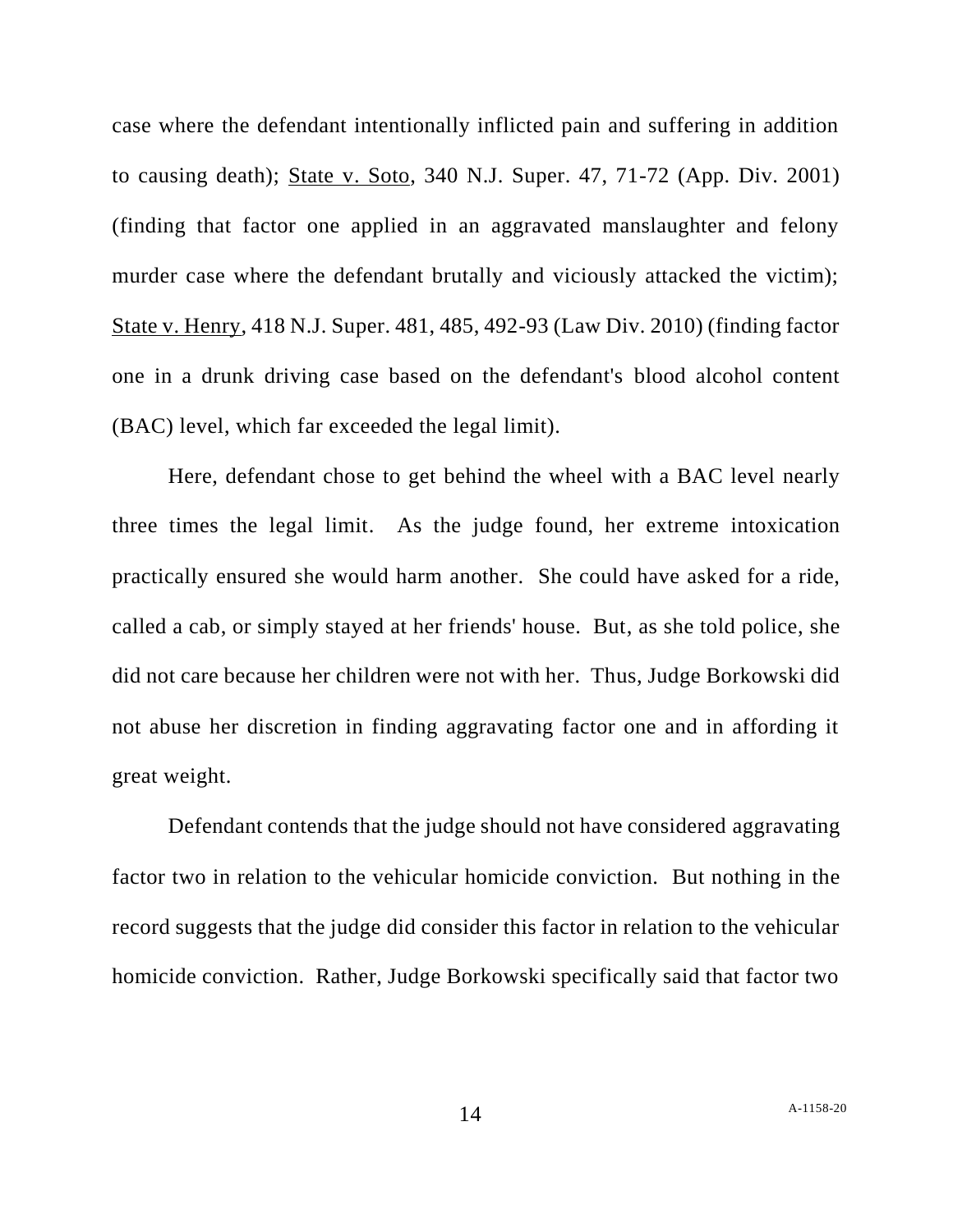applied to the assault by auto conviction based on Fred's injuries. Defendant's argument is not supported by the record, and thus lacks merit.

Defendant's challenge to Judge Borkowski's finding of aggravating factors three and nine also lacks merit. As the Court explained in State v. Thomas, a court's findings on the risk of reoffense and the need to deter relate not only to recidivism, "but also involve determinations that go beyond the simple finding of a criminal history and include an evaluation and judgment about the individual in light of his or her history." 188 N.J. 137, 153 (2006) (finding factor three in a drug distribution case based on the excessive amount of drugs the defendant had in his possession for sale); see also State v. Fuentes, 217 N.J. 57, 78-79 (2014) (explaining that "[d]emands for deterrence are strengthened in direct proportion to the gravity and harmfulness of the offense") (citation omitted); State v. Varona, 242 N.J. Super. 474, 491 (App. Div. 1990) (finding aggravating factor three despite lack of prior record).

Judge Borkowski explained that the circumstances of defendant's crime suggested that this was not the first time she drove drunk. Her conditional discharge for marijuana had not deterred her from abusing alcohol and endangering the public in the process. She continued to blame others, which established she had yet to understand that she alone was responsible for her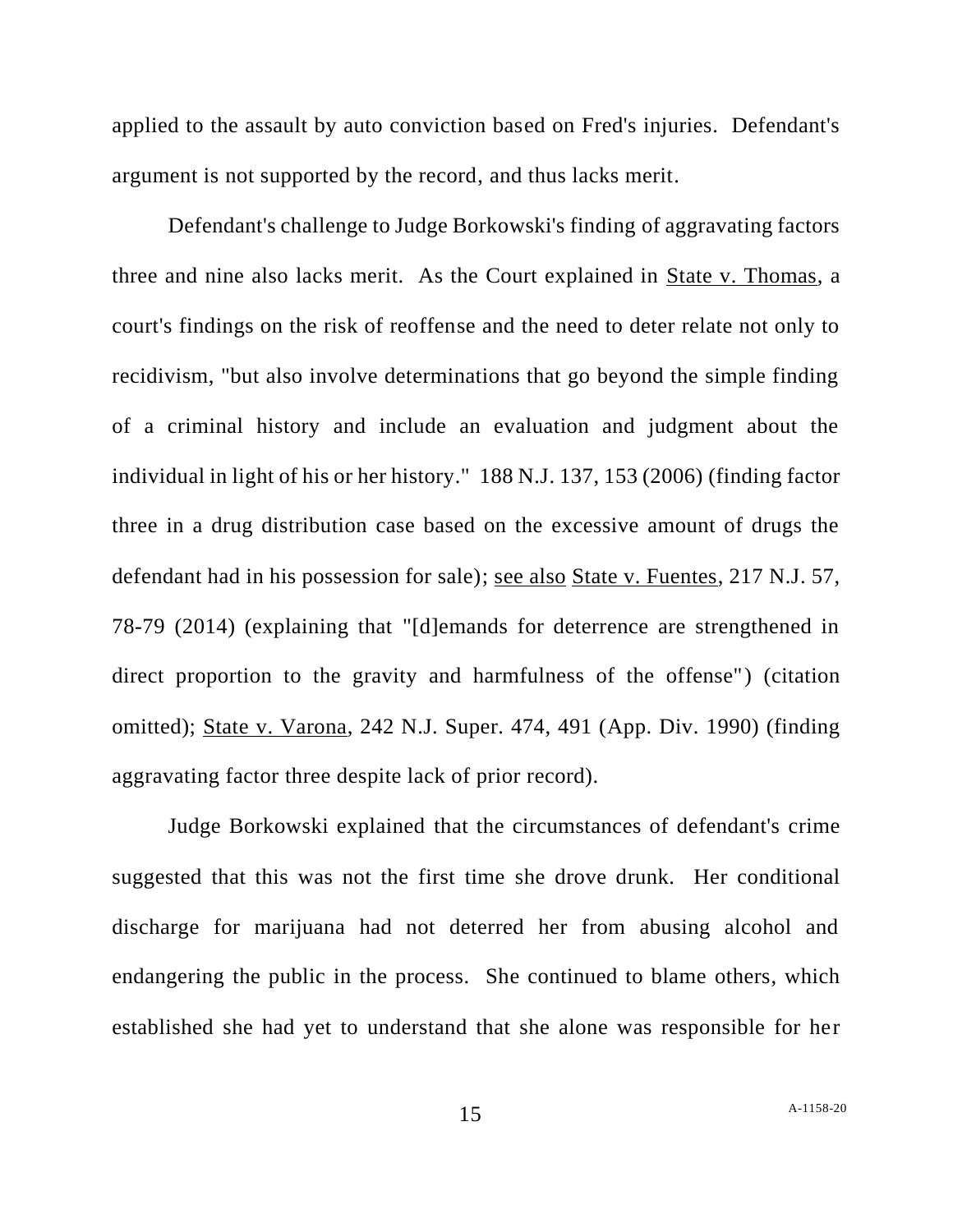horrific crime, which in turn supported a finding that she was at risk of reoffending. Throughout the proceedings, defendant fixated primarily on her own suffering, and that of her children as victims of alcoholism. While she has expressed remorse, she has never acknowledged that the gravity of her crime warranted a sentence longer than the first imposed three years.

State v. Towey, 244 N.J. Super. 582 (App. Div. 1990), is instructive. There, the defendant shot and killed her husband while under the influence of drugs and alcohol. Id. at 587. At a resentencing hearing, she argued that she had made substantial strides in her sobriety after the offense, and therefore was not at risk to reoffend. Id. at 588. The risk of recurrence was lessened because of defendant's achievements since the shooting, but predicting the future conduct of those who have a history of drug or alcohol dependency is very difficult. Id. at 593-95. We also noted the need for deterrence did not diminish simply because the defendant finally understood and regretted her behavior. Id. at 595.

In sum, defendant's argument is off point. Her alcoholism did not harm others—her drunk driving did. It is worth reiterating that mitigating factor two does not apply in a drunk driving case. Locane II, 454 N.J. Super. at 127 (citing State v. Bieniek, 200 N.J. 601, 609-10 (2010)) (agreeing mitigating factor two did not apply because driving while intoxicated is not a risk society can bear,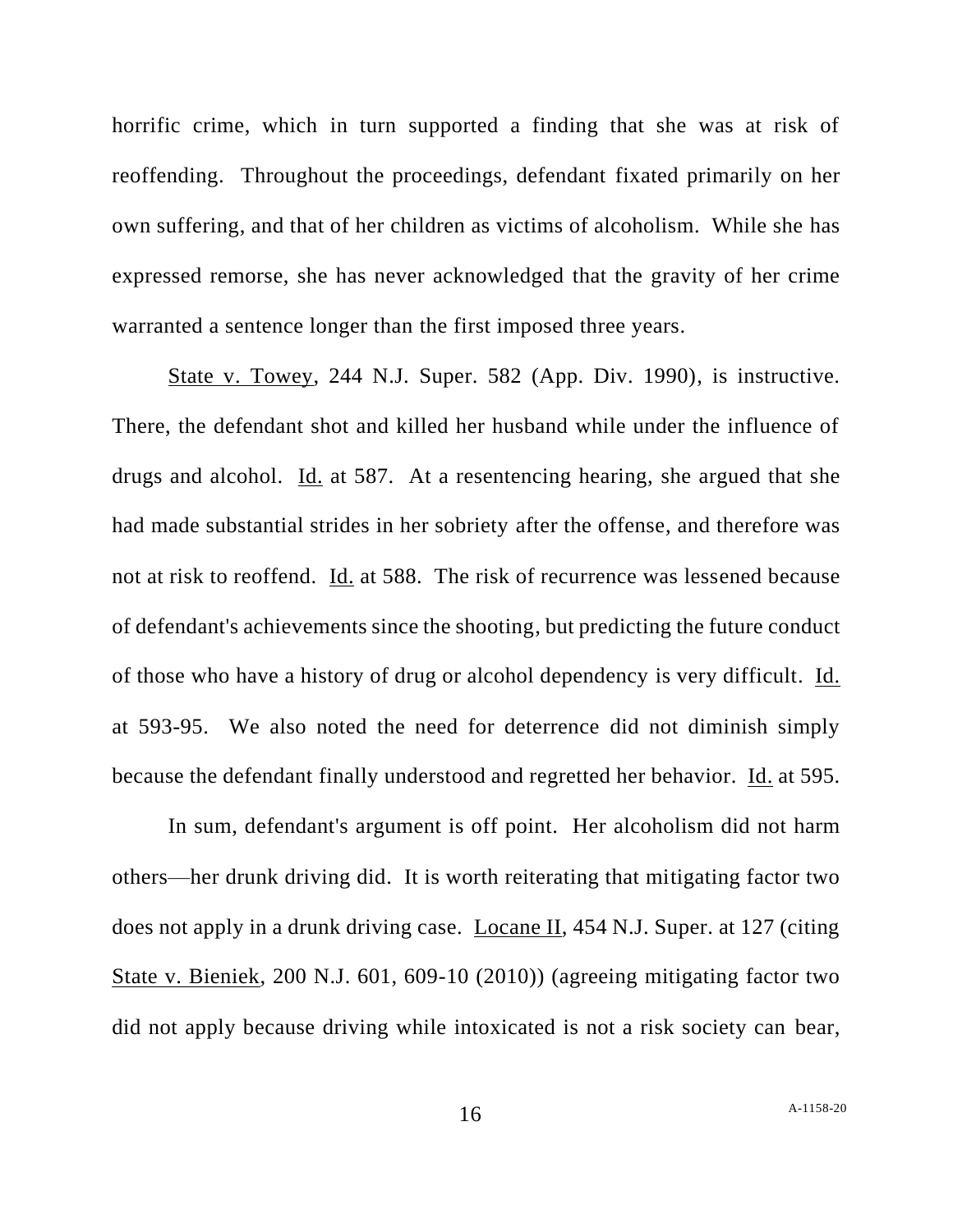and a defendant's subjective belief that she would not cause harm does not mitigate the jeopardy posed to the public).

On this appeal, defendant contends that mitigating factor six should be found and given great weight. She previously argued that the insurance company payment to the victims supported that position; now she points to her volunteer work. No amount of money can compensate a family for the loss of a loved one. Nor can community service offset the taking of a life, no matter how praiseworthy that service may be. In any event, community service is not a punishment available for second-degree vehicular homicide, which carries a prison term between five and ten years. Thus, the judge did not abuse her discretion in finding that defendant's community service did not support factor six. The judge did not abuse her discretion in rejecting mitigating factors eight and nine based on defendant's continued failure to take full responsibility for her conduct, and her continued focus on the suffering she and her children have experienced, as opposed to the continued suffering the victims' family have and will continue to experience.

The judge properly accorded slight weight to mitigating factors seven and eleven. Defendant has been under the public microscope for the last decade. We have no reason to question defendant's sobriety and her good works since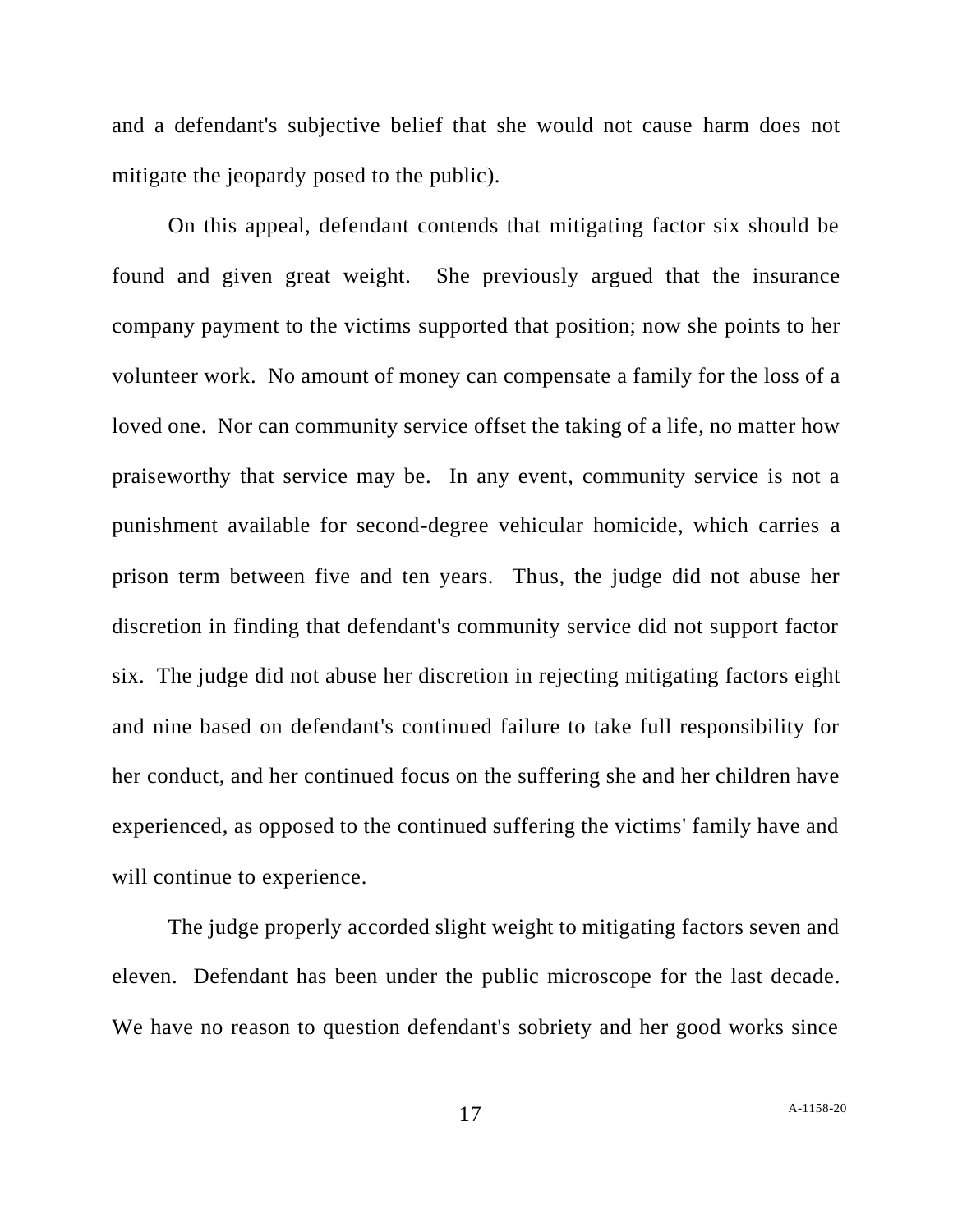the homicide, but the reality is that she knew such behavior might help her on a resentence.

Defendant has not established a reason her children would suffer any more than other children with imprisoned parents. See Locane II, 454 N.J. Super. at 130. As far as defendant's newly developed medical condition, the prison facility can provide adequate medical care. Thus, no abuse of discretion occurred when the judge gave slight weight to mitigating factors seven and eleven.

The record does not support defendant's accusation that Judge Borkowski based her sentence on a desire for finality. The judge appropriately weighed the relevant sentencing factors. She simply determined that the aggravating factors substantially outweighed the mitigating. She imposed a sentence befitting the crime, not just the defendant. See Hodge, 95 N.J. at 375. The claim that Judge Borkowski applied an outlawed presumptive term analysis lacks merit. She did not abuse her discretion, and the sentence is not manifestly excessive.

### IV.

Defendant contends Judge Borkowski erred in imposing sentence for the fourth-degree assault by auto because defendant fully served her sentence for that crime. With limited exceptions, none of which apply to defendant's fourth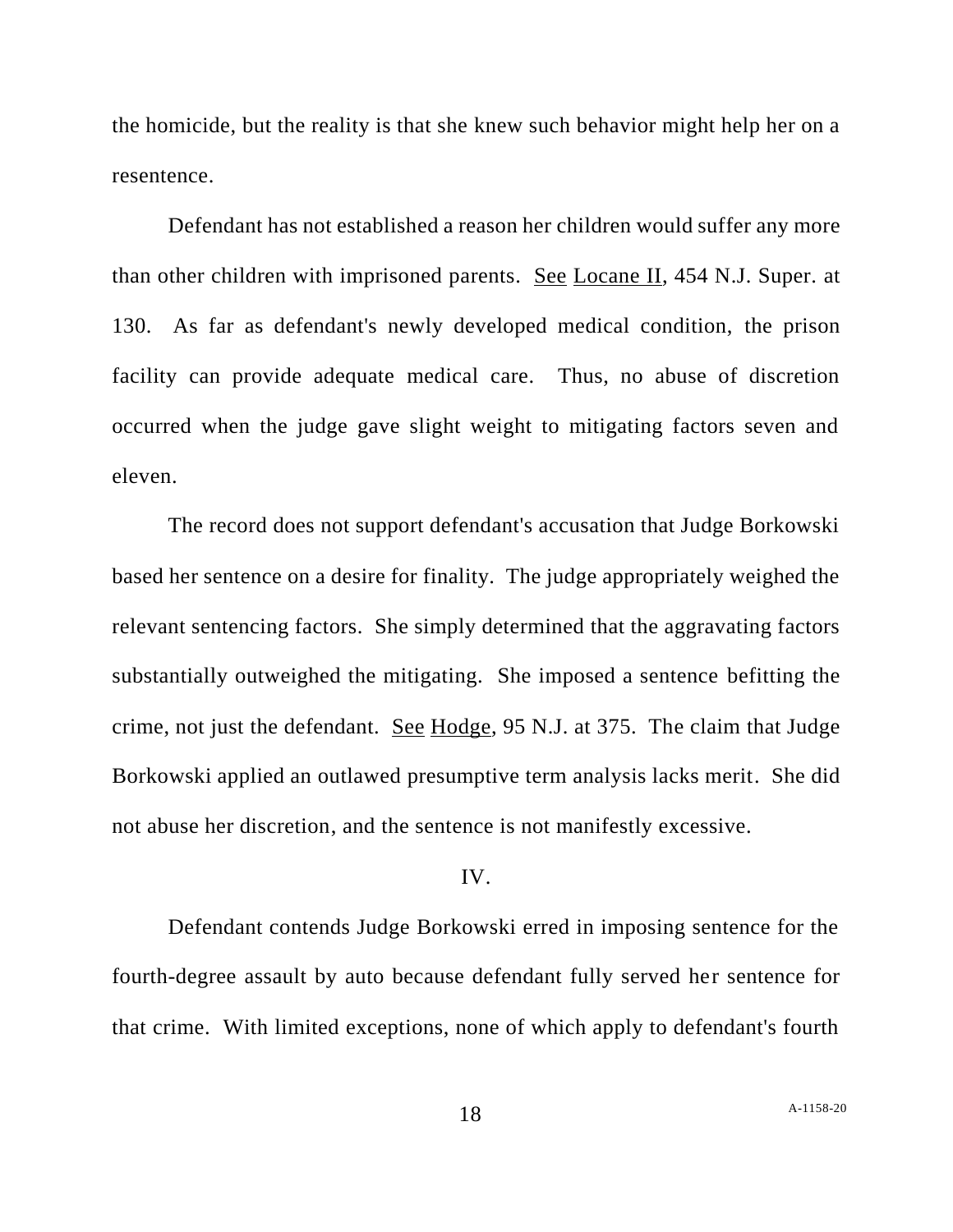sentencing, "the Double Jeopardy Clauses of the federal and state constitutions prohibit multiple punishments for the same offense, and any increase in sentence after the service of the sentence has begun." Locane II, 454 N.J. Super. at 116 (citing U.S. Const. amend. V; N.J. Const. art. I ¶ 11); accord State v. Schubert, 212 N.J. 295, 311-12 (2012).

Here, Judge Borkowksi reimposed the sentence that defendant previously received and fully served. She recognized that defendant's prior service completely satisfied the sentence, but imposed the sentence as a formality to ensure a complete judgment of conviction. Defendant was not prejudiced in any way by that formulation.

V.

Finally, defendant argues the sentence must be vacated based on the appearance of impropriety. She relies on Rule 1:12-1 and Canon 3, Rule 3.17 of the Code of Judicial Conduct in support of her position.

Rule 1:12-1 instructs, in relevant part:

The judge of any court shall be disqualified on the court's own motion and shall not sit in any matter, if the judge

(a) is by blood or marriage the second cousin of or is more closely related to any party to the action;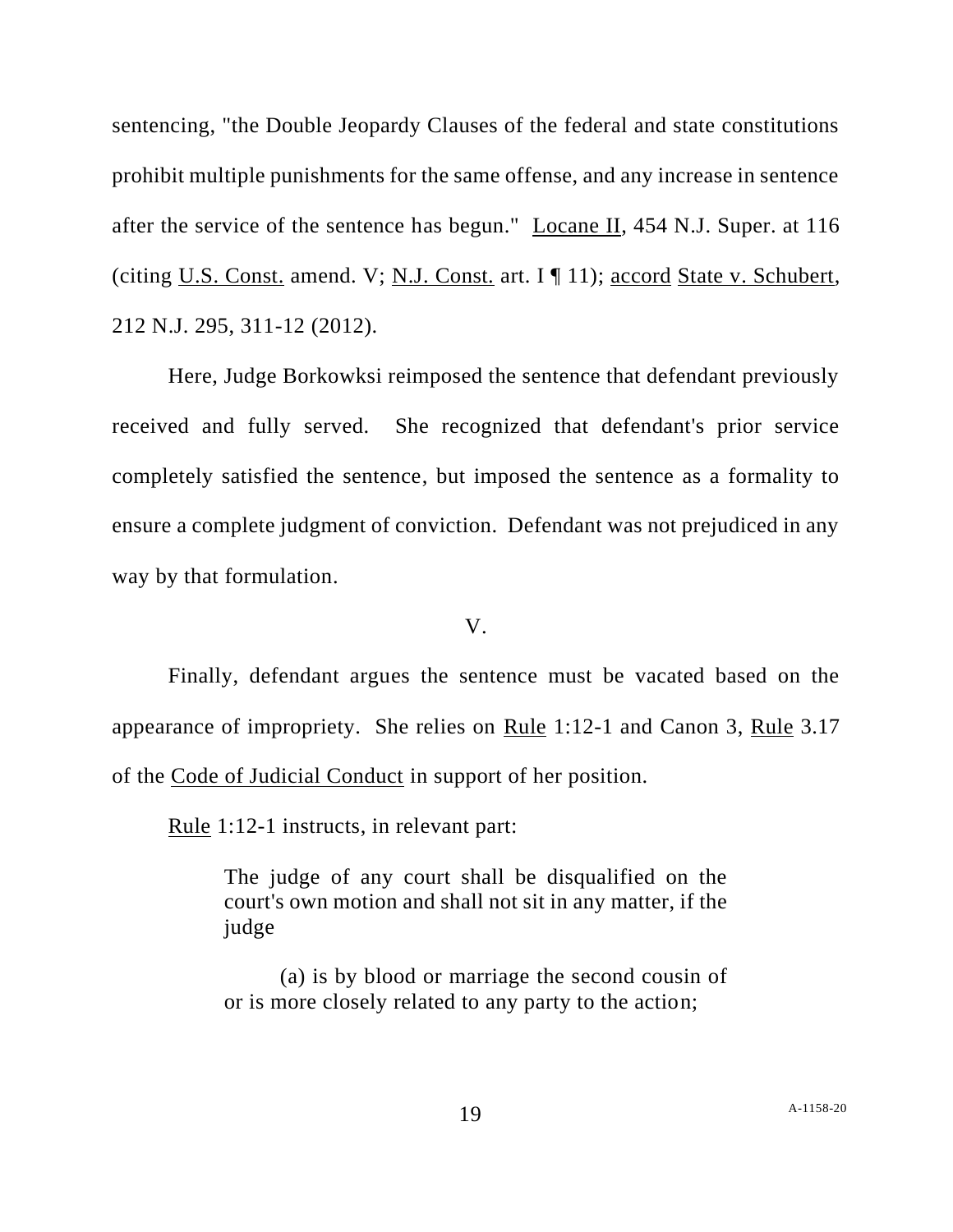(b) is by blood or marriage the first cousin of or is more closely related to any attorney in the action. This proscription shall extend to the partners, employers, employees or office associates of any such attorney except where the Chief Justice for good cause otherwise permits;

(c) has been attorney of record or counsel in the action;

(d) has given an opinion upon a matter in question in the action;

(e) is interested in the event of the action;

(f) has discussed or negotiated his or her postretirement employment with any party, attorney or law firm involved in the matter; or

(g) [has] any other reason which might preclude a fair and unbiased hearing and judgment, or which might reasonably lead counsel or the parties to believe so.

[R. 1:12-1.]

In relevant part, Canon 3, Rule 3.17 of the Code of Judicial Conduct

provides:

(A) Judges shall hear and decide all assigned matters unless disqualification is required by this rule or other law.

(B) Judges shall disqualify themselves in proceedings in which their impartiality or the appearance of their impartiality might reasonably be questioned, including but not limited to the following: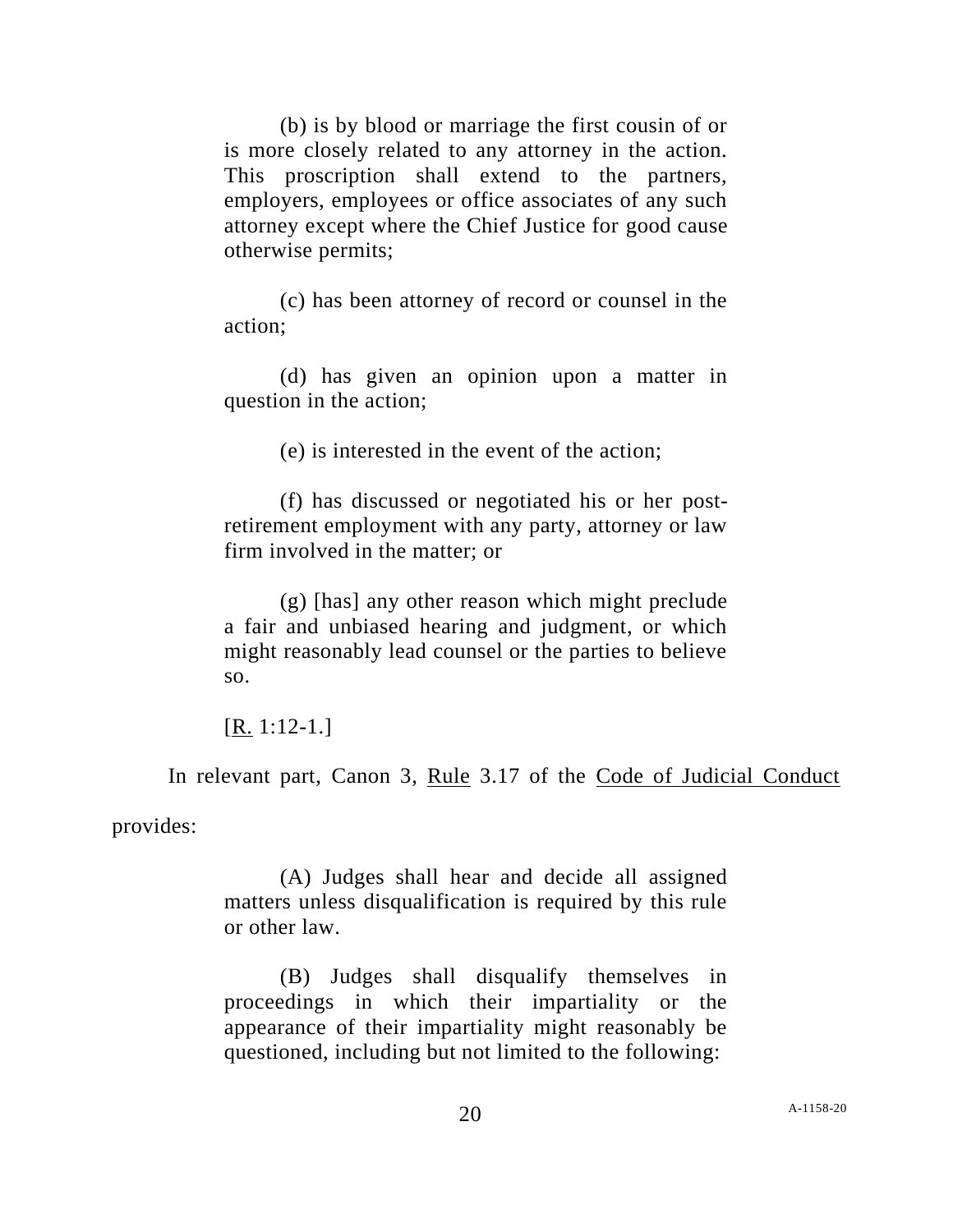(1) Personal bias, prejudice or knowledge. Judges shall disqualify themselves if they have a personal bias or prejudice toward a party or a party's lawyer or have personal knowledge of disputed evidentiary facts involved in the proceeding.

. . . .

(3) Personal Relationships. Judges shall disqualify themselves if:

> (a) The judge or the judge's spouse, civil union partner, or domestic partner, or a first cousin or more closely related relative to either of them, or the spouse, civil union partner, or domestic partner of such relative, or to the judge's knowledge, a second cousin or related relative to either of them, as defined below, or the spouse, civil union partner, or domestic partner of such relative is a party to the proceeding or is likely to be called as a witness in the proceeding.

> (b) the judge or the judge's spouse, civil union partner, or domestic partner, and a first cousin or more closely related relative to either of them, or the spouse, civil union partner, or domestic partner of such relative is a lawyer for a party.

. . . .

(6) Irrespective of the time periods specified in this rule, judges shall disqualify themselves whenever the nature of the relationship to a party or a lawyer, because of a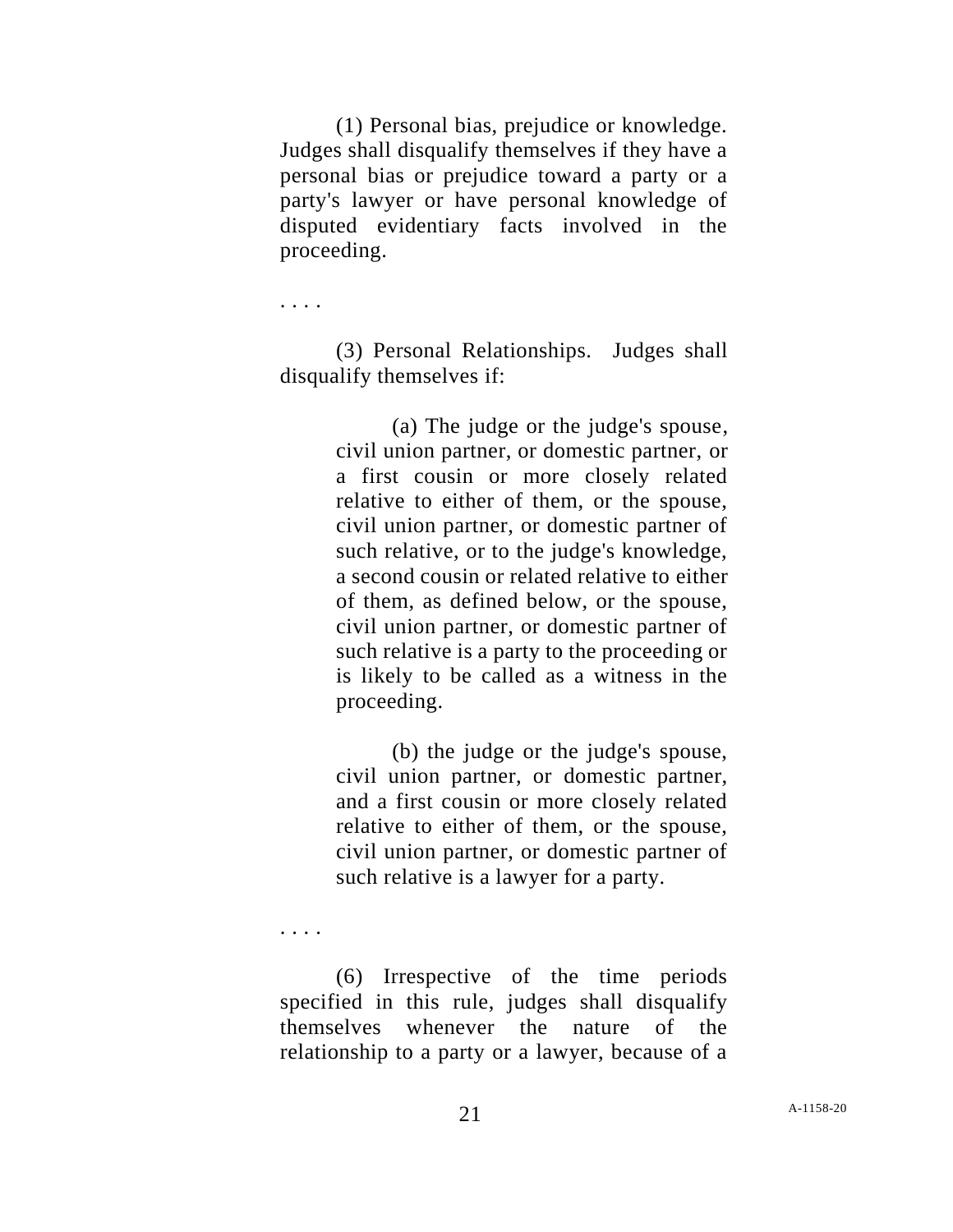continuing social relationship or otherwise, would give rise to partiality or the appearance of partiality.

These parameters for recusal simply do not apply here. At the November hearing, defendant requested a fifth sentencing, before yet another judge, based on the appearance of impropriety because an attorney at defense counsel's law firm represented the judge's niece in a municipal matter. Defense counsel claimed he learned of the representation in July 2019, forgot about it, and did not inform defendant until after sentencing.

The judge explained on the record that she did not live with her niece, did not know the status of the matter, and had disclosed it to the judiciary and the Administrative Office of the Courts by providing a copy of her niece's traffic tickets on July 3, 2019. She did not know who represented her niece.

Counsel argued that because defendant's sentences got progressively worse even as her rehabilitation improved, a reasonable person could conclude the judge imposed a harsh sentence to avoid the appearance of favoritism. Of course, this argument presumes that a reasonable person would view an eightyear prison term for vehicular homicide under these circumstances as harsh. To the contrary, a reasonable person would more likely conclude that defendant received a just and fair sentence, one which fit the crime.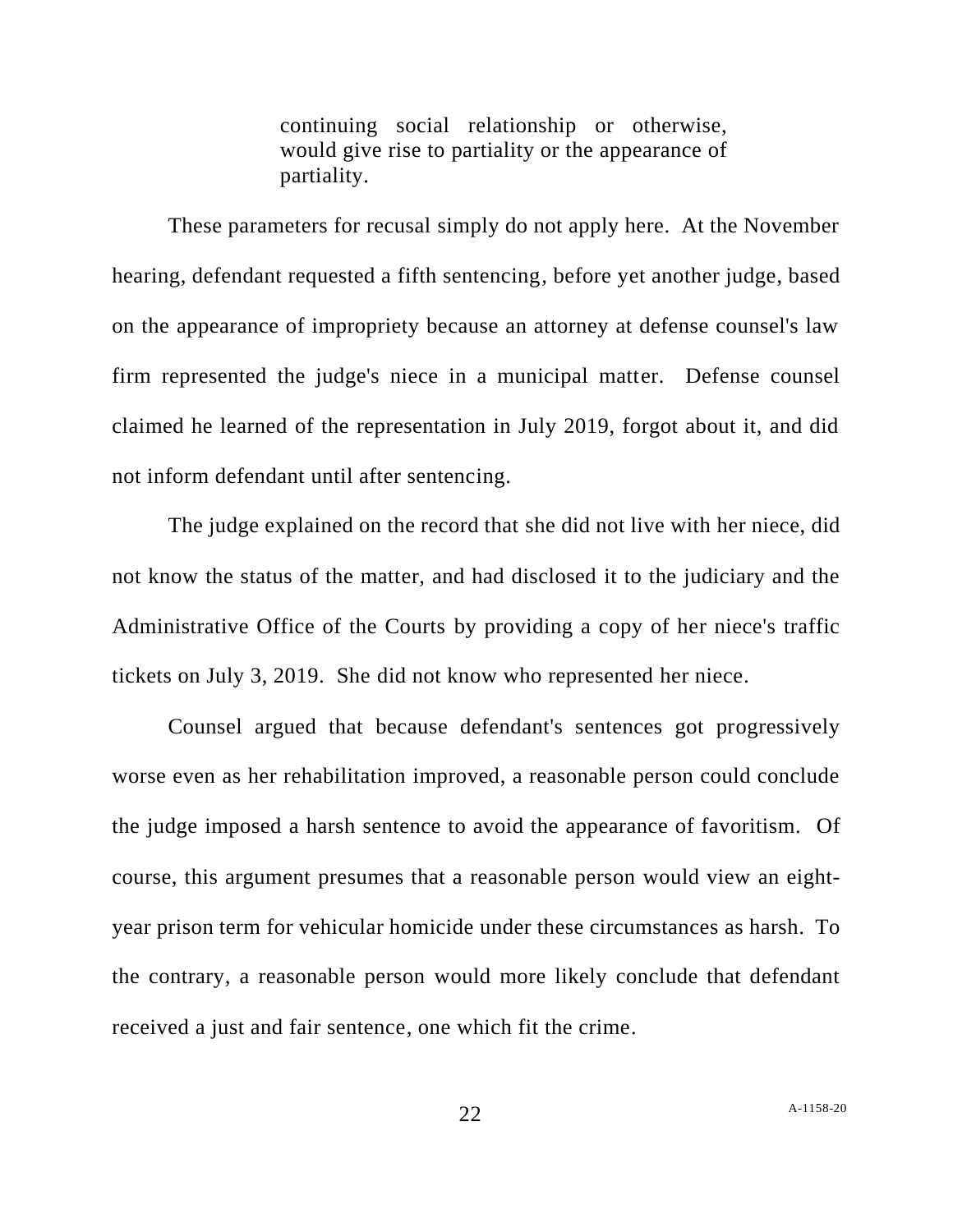The judge denied the motion on its lack of merit, even if untimely under Rule 1:12-2. Defense counsel knew of the niece's representation for over a year before the sentence hearing, yet said nothing. The attorney who represented the judge's niece had in fact appeared before this judge in other matters, yet never raised the representation as creating an appearance of impropriety in those cases. The judge's niece was neither a party nor a witness to this case. Nieces are not included in the list of closely related persons who may not appear before a judge as a party or a witness. See Canon 3, R. 3.17(B)(4)(c) of the Code of Judicial Conduct.

The judge reviewed the full record before the sentencing. She presided over a hearing for defendant's pretrial motion to exclude evidence, which spanned several days. Thus, she was fully informed of the facts, and imposed a sentence that in her opinion complied with the code and the law of the case. Defense counsel, for whatever reason, did not earlier raise the issue.

The judge said that the only "evidence" of impropriety was defendant's self-serving certification in which she claimed that, had she known about the representation, she would have requested recusal. That is not evidence of a need to recuse. Recusal was unwarranted under the relevant guidelines.